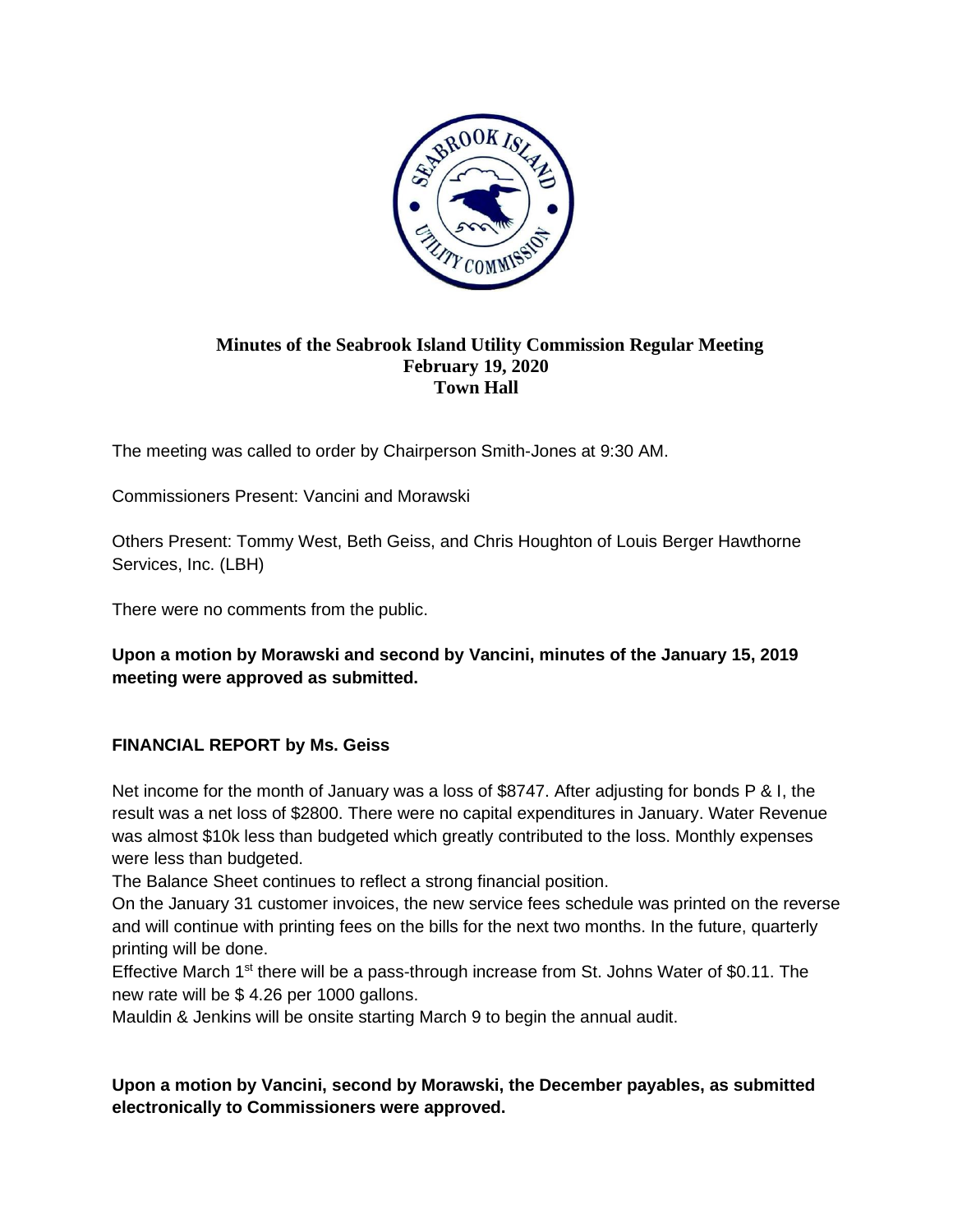# **OPERATIONS REPORT by Mr. West**

Wastewater plant performance was in compliance with all permit parameters.

Wastewater flows for the month averaged 345,000 gallons per day, with the average for the past 12 months of 379,000 gallons per day. SIUC delivered 12,360,666 gallons of water for the month compared to 13,177,077 gallons last year. The accounted for water received the month from St Johns 89.19% compared to 87.80 last year.

Switched aeration basin process from #2 to #1 basin. Draining #2 basin to prepare it for cleaning.

Installed new phones and switched service from Segra to VC3. We are now using an auto attendant to help direct customer's phone calls. There is an after- hour emergency option for customers as needed.

## **OLD BUSINESS**

Emergency Plan updates were completed by Mr. West. Ms. Smith-Jones met with Mr. West on 2/14/2019 to review the Plan. Copies of the updates will by provided to the Commissioners and to Councilman Crane.

# **Upon a motion by Morawski, second by Vancini, the Emergency Plan was approved by the Commission.**

The SIUC Employee Benefit Change Request by Mr. Houghton was discussed. The Commissioners inquired if the 2.5% annual salary increase for this year has already been fully allocated. Mr. Houghton believed that it had not but was unaware of how much might be left and what dollar amount this would represent.

The matter was tabled until the next meeting to allow Mr. Houghton to research the answers to these questions.

The EMA proposal submitted by Mr. Houghton was discussed. It was agreed that a new financial accounting system is necessary. LBH has paid for the first two Phases and they are requesting SIUC fund payment of next Phase for not to exceed \$9,180.

## **Upon a motion by Morawski, second by Vancini, the EMA Phase 3 funding was approved.**

## **NEW Business**

Mr. West requested funding approval of Atlas Survey and ECS Geotech for Phase One of the WWTP contract. Some discussion occurred as to funding the full survey at this time as it will eventually be required for both Phases of the WWTP contract.